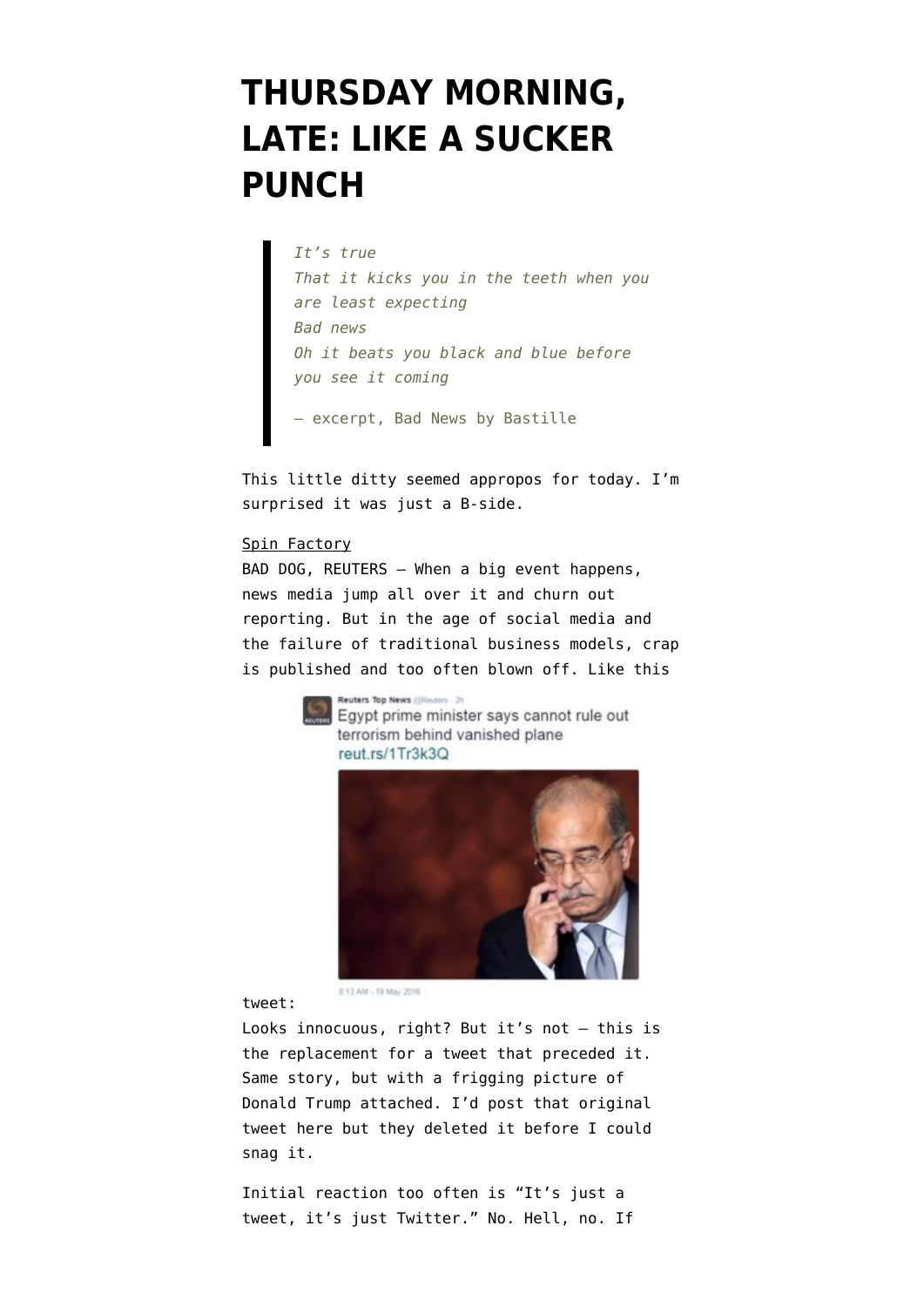Reuters can't get something as simple as a photo on a tweet correct, what else are they getting wrong with slap dash coverage?

Reuters isn't just any news outlet; businesses pay its parent corporation, Thompson Reuters for their information products. What are businesses getting in purchased real-time feeds? Some of these businesses are broadcasters. Are erroneous feeds shaping broadcasters' perceptions before they even reproduce news content? It's rather important today when some news outlets sought whacko tweets and quotes from Trump before attempting to get a reaction from the White House.

Reuters' alleged bias has already been controversial; a contributor left in 2013 [claiming editorial bias for climate skepticism](http://thinkprogress.org/climate/2013/07/16/2307291/reuters-exposed-publication-openly-hostile-to-climate-coverage-top-editor-doubts-climate-science/) demanding false balance made reporting on climate change difficult. Reuters denied the claim.

ON THE MEDIA — Rather than allow media churn to burn us with bad (as in poorly executed and unethical) news, best to consult [On The Media](https://twitter.com/onthemedia/status/733149709045534720)'s *Breaking News Consumer's Guide — Airplane Edition*.